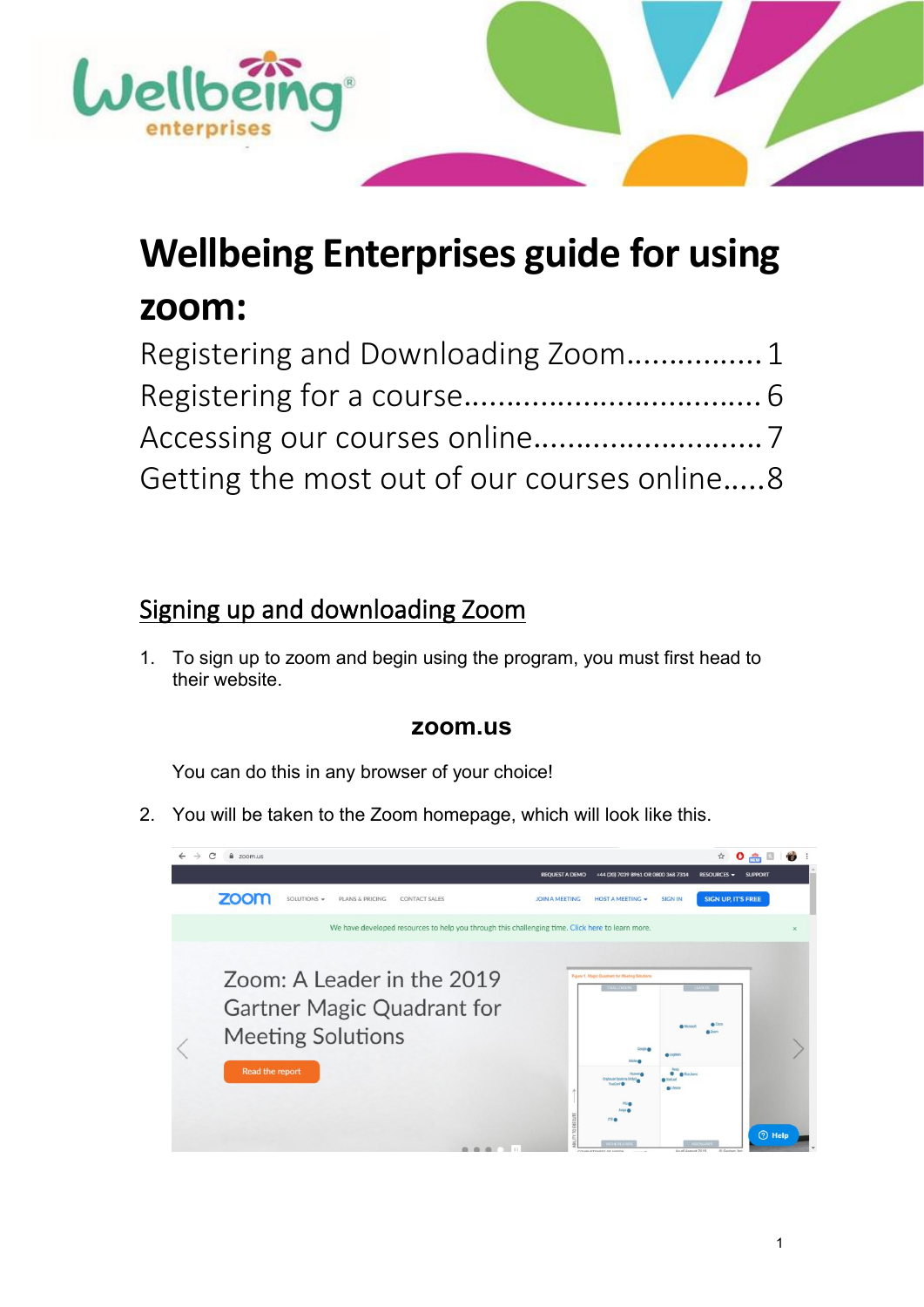

3. To start making your account, you should press the 'Sign up, it's free' button along the top of the page.



4. It will then ask you to enter in an email address (do not worry, it doesn't need to be a work email address.)

|                         | Sign Up Free                                                    |
|-------------------------|-----------------------------------------------------------------|
| Your work email address |                                                                 |
|                         | example@examplemail.com                                         |
| of Service apply.       | Zoom is protected by reCAPTCHA and the Privacy Policy and Terms |
|                         | <b>Sign Up</b>                                                  |

By signing up, I agree to the Privacy Policy and Terms of Service.

5. After pressing sign up, go to your emails and find the email entitled 'Please activate your zoom'. The email will contain an 'Activate Account' button, which you need to press

|                |                                                                     | Please activate your Zoom account Inbox x                                                                       |                       | 鬲 | 乙 |
|----------------|---------------------------------------------------------------------|-----------------------------------------------------------------------------------------------------------------|-----------------------|---|---|
| $\frac{9}{20}$ | Zoom <no-reply@zoom.us><br/>to me <math>-</math></no-reply@zoom.us> |                                                                                                                 | 10:31 (5 minutes ago) |   |   |
|                |                                                                     | zoom                                                                                                            | Sign In               |   |   |
|                |                                                                     | Hello example@examplemail.com,                                                                                  |                       |   |   |
|                |                                                                     | Welcome to Zoom!                                                                                                |                       |   |   |
|                |                                                                     | To activate your account please click the button below to verify your email address:<br><b>Activate Account</b> |                       |   |   |
|                |                                                                     | Or paste this link into your browser:                                                                           |                       |   |   |
|                |                                                                     | https://us04web.zoom.us/activate?code=PINSQ8cGVXJ2I5E6_cg8NDANv-6SJNwWPe34p                                     |                       |   |   |
|                |                                                                     | KT7Bw.BQgAAAFxET7GdAAnjQARYm5ldHBvb0BnbWFpbC5jb20BAGQAABZyTmp5Zlp                                               |                       |   |   |
|                |                                                                     | CbFFKVy1wU19yZTZsYnIBAAAAAAAAAAA&fr=signup                                                                      |                       |   |   |

If you are struggling to find this email, look in your junk/ promotions folder.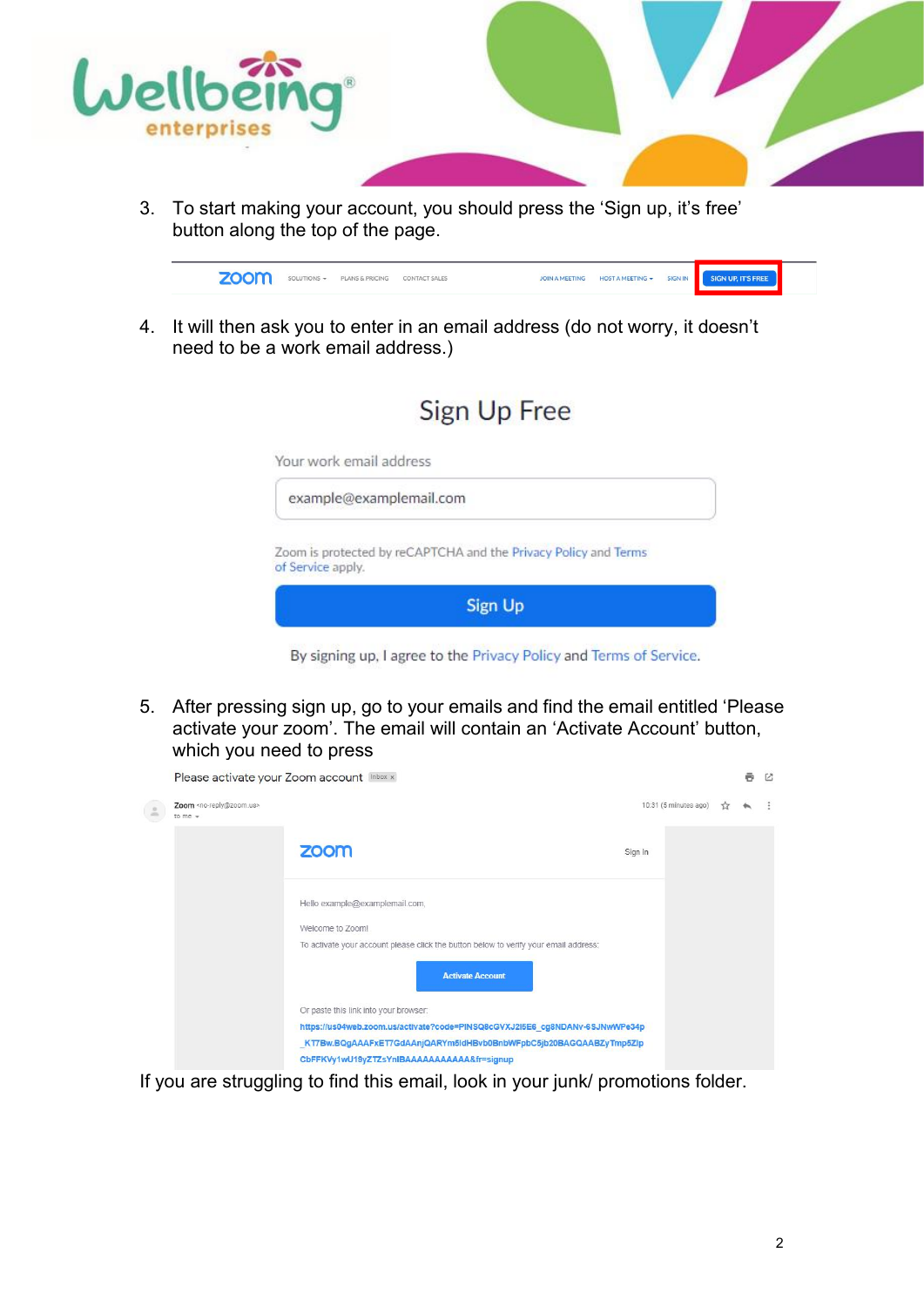

6. Activating your account will take you back to the Zoom website. You will be instructed to type in your name, and create a password for your account.

# **Welcome to Zoom**

Hi, example@examplemail.com. Your account has been successfully created. Please list your name and create a password to continue.

| Gary    |  |
|---------|--|
| Example |  |
|         |  |

After completing this you will be prompted to 'invite you colleagues', use this to invite any friends or family to the service or simply skip the step.

7. After filling in your details, you will be offered the option to start a test meeting. Press on the 'Start Meeting Now' button and you will be able to download the program.

# Start your test meeting.

Excellent! Now it's time to start meeting.

Your personal meeting url: https://us04web.zoom.us/j/4906928672

**Start Meeting Now** 

Go to My Account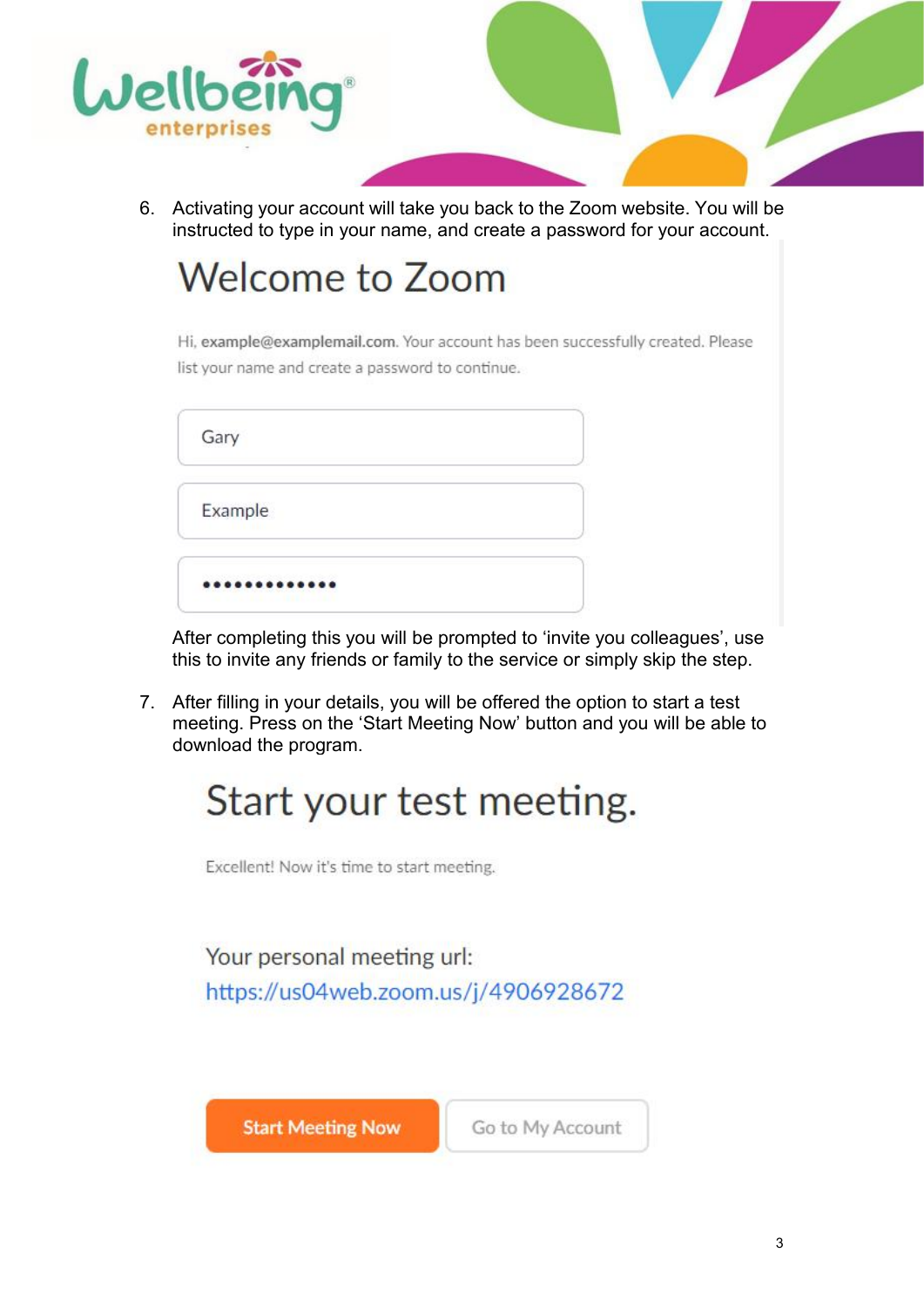

You will be taken to the following 'Launching' screen, where you will need to press 'download or run zoom'.

| Launching                                                                                  |
|--------------------------------------------------------------------------------------------|
|                                                                                            |
| Please click Open Zoom Meetings if you see the system dialog.                              |
| If nothing prompts from browser, click here to launch the meeting, or download & run Zoom. |
|                                                                                            |

8. Save the file as you would any other. Open the file once it has downloaded  $\vert \bullet \vert$  save As  $\times \vert$ 

|                                   |            |      |                                        | Ō                           |               |        |   |
|-----------------------------------|------------|------|----------------------------------------|-----------------------------|---------------|--------|---|
| Organise v                        | New folder |      |                                        |                             |               | EE Y   | ◉ |
| This PC<br>3D Objects             | ۸          | Name | ∧                                      | No items match your search. | Date modified | Type   |   |
| Desktop                           |            |      |                                        |                             |               |        |   |
| 麠<br>Documents                    |            |      |                                        |                             |               |        |   |
| Downloads                         |            |      |                                        |                             |               |        |   |
| Music                             |            |      |                                        |                             |               |        |   |
| Pictures                          |            |      |                                        |                             |               |        |   |
| Videos<br><b>PA</b>               |            |      |                                        |                             |               |        |   |
| $\frac{12}{2}$ OS (C:)            |            |      |                                        |                             |               |        |   |
| Network                           | $\vee$ <   |      |                                        |                             |               |        |   |
| File name:                        |            |      | Zoom_o42l8sofizku_f728733824026c08.exe |                             |               |        |   |
| Save as type: Application (*.exe) |            |      |                                        |                             |               |        |   |
| $\land$ Hide Folders              |            |      |                                        |                             | Save          | Cancel |   |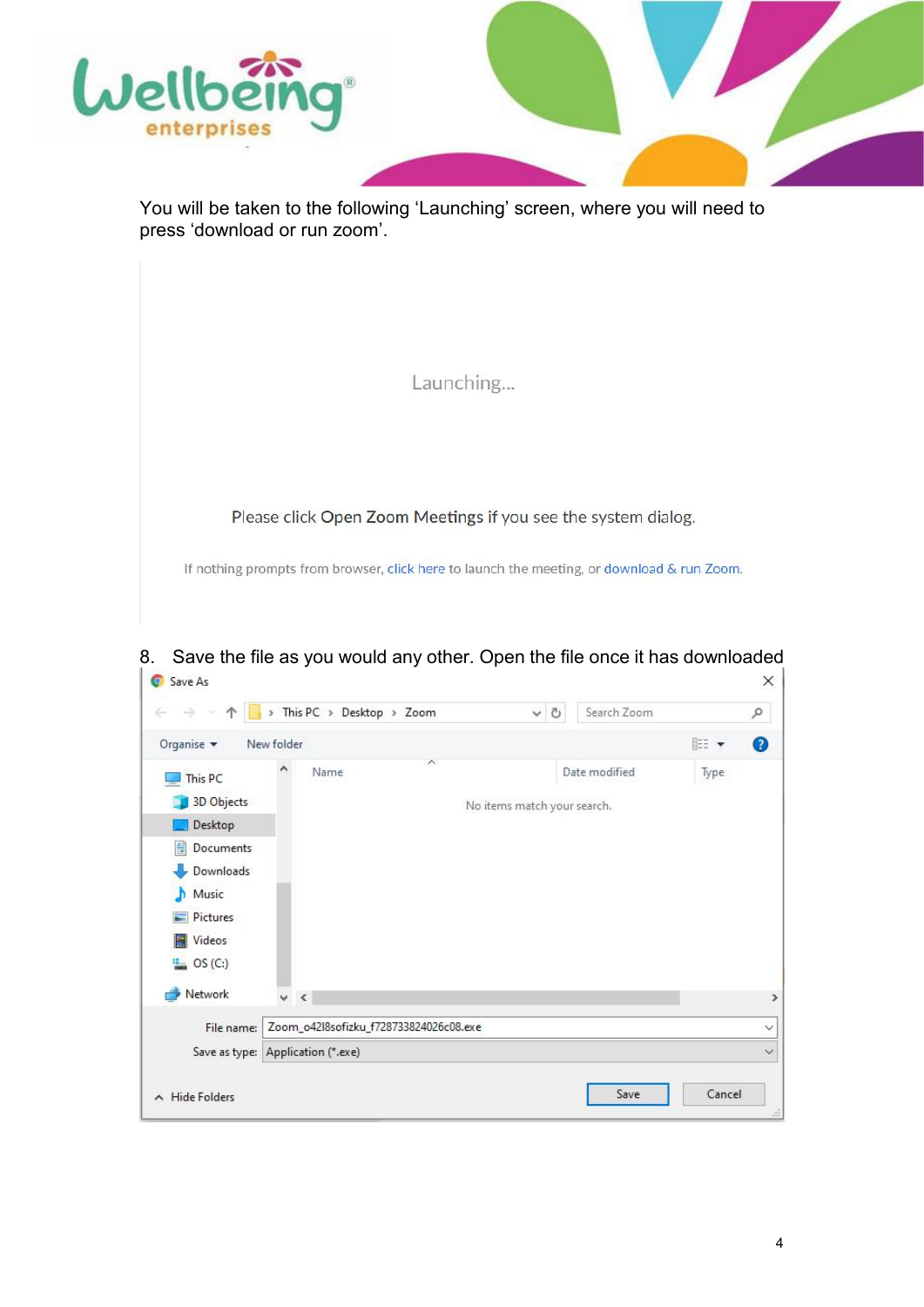

Upon opening the file, you will see the following screen, the rest of the installation will be automatic and should only take a few minutes.

|                                                                                       |  | × |
|---------------------------------------------------------------------------------------|--|---|
| Your meeting will begin soon                                                          |  |   |
| The Zoom client you're installing will shorten the time it takes to join<br>a meeting |  |   |
| 33%                                                                                   |  |   |
|                                                                                       |  |   |

Once the installation has finished, Zoom will open. You are now ready to start registering for our courses!

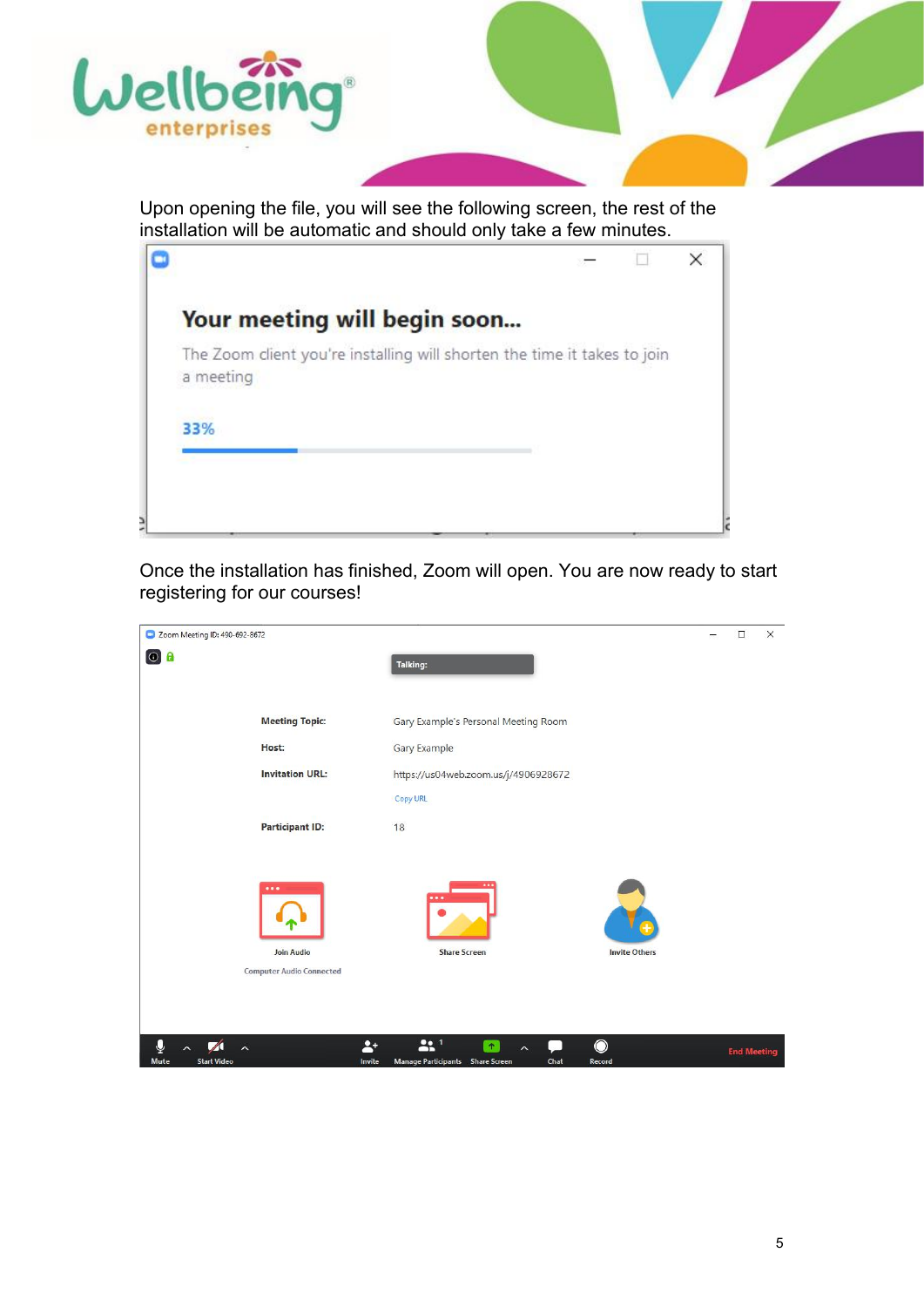

## <span id="page-5-0"></span>Registering for a course

1. To register for one of our online courses, complete a registration form for the particular session. These can be found on our website.

# **Webinar Registration**



**Topic** Living Life to the Full Description Learn top tips on how to tackle everyday problems to improve your confidence and mood. Discover new skills to increase motivation and feel great again. Time Mar 25, 2020 12:00 PM in London

2. Once you have filled in and submitted the form, your registration will be sent to be approved by a Wellbeing Enterprises staff member.

**Webinar Registration Pending Approval** 

| Topic              | Living Life to the Full                                                                                                                                    |
|--------------------|------------------------------------------------------------------------------------------------------------------------------------------------------------|
| <b>Description</b> | Learn top tips on how to tackle everyday problems to improve your confidence and<br>mood. Discover new skills to increase motivation and feel great again. |
| Time               | Mar 25, 2020 12:00 PM in London                                                                                                                            |
| Webinar ID         | 336-303-636                                                                                                                                                |
| status.            | Your registration request for this webinar has been submitted to the host for approval. You will receive an email regarding your registration              |

To Cancel This Registration

You can cancel your registration at any time.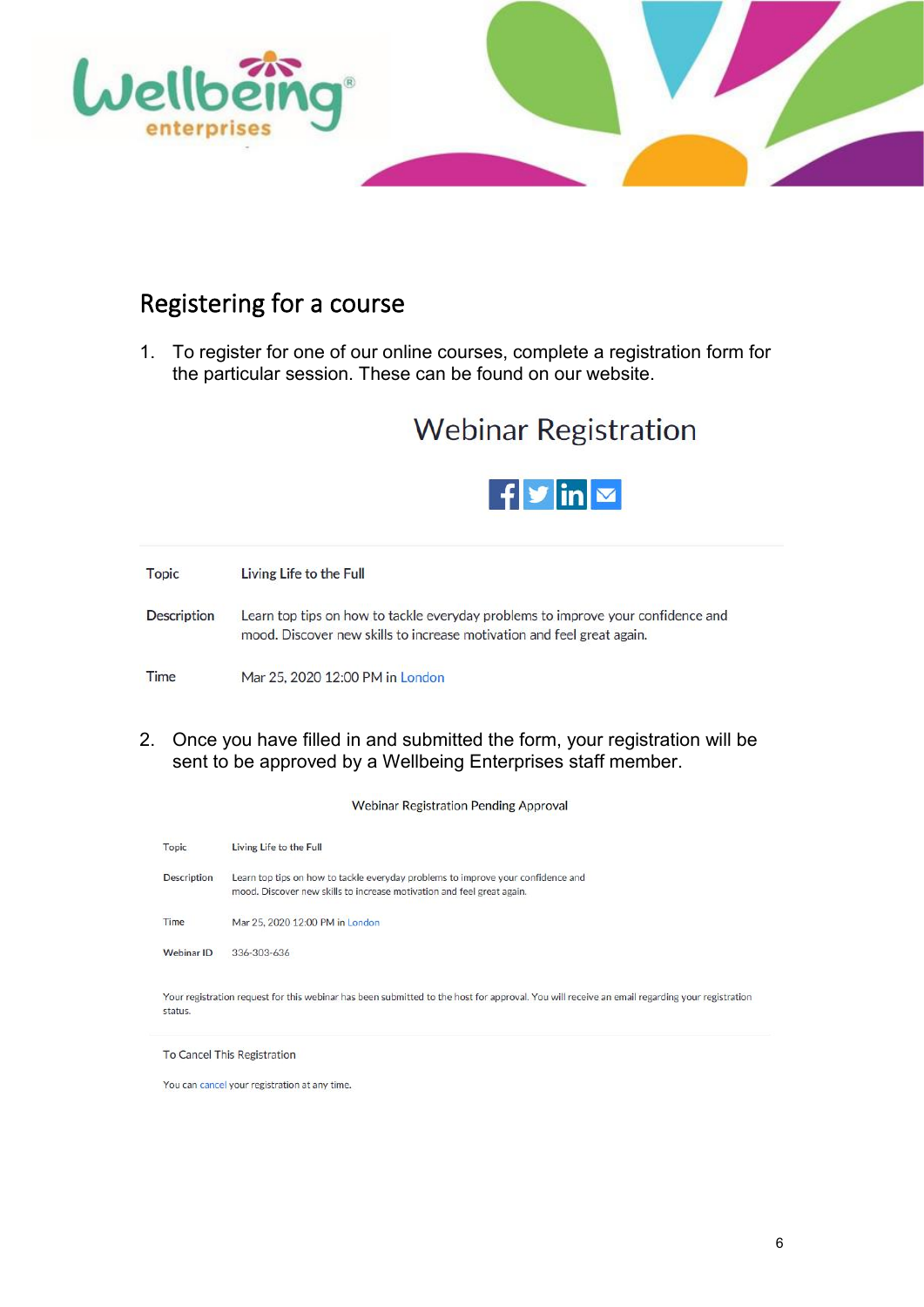

### <span id="page-6-0"></span>Accessing our courses online

1. Once your registration has been approved, you will receive an confirmation email. Make sure to save or flag the email, as you will use it to gain access to the webinar when it starts.

5 minutes before the webinar is due to start, reopen the email and press 'click here to join'

Living Life to the Full Confirmation Inbox x

| $\stackrel{\scriptscriptstyle{0}}{\,=\,}$ | Wellbeing Enterprises <no-reply@zoom.us><br/>to me <math>-</math></no-reply@zoom.us>                                                                                                                                                                     | 11:58 (0 minutes ago) | Y |
|-------------------------------------------|----------------------------------------------------------------------------------------------------------------------------------------------------------------------------------------------------------------------------------------------------------|-----------------------|---|
|                                           | Hi Gary Example,                                                                                                                                                                                                                                         |                       |   |
|                                           | Thank you for registering for "Living Life to the Full".                                                                                                                                                                                                 |                       |   |
|                                           | Please submit any questions to: info@wellbeingenterprises.org.uk                                                                                                                                                                                         |                       |   |
|                                           | Date Time: Mar 25, 2020 12:00 PM London                                                                                                                                                                                                                  |                       |   |
|                                           | Phone or Android device:<br><b>SERVICE CONTRACTOR</b><br><b>Click Here to Join</b><br>not be shared with others; it is unique to you.                                                                                                                    |                       |   |
|                                           | Password: WB2307<br>Add to Calendar Add to Google Calendar Add to Yahoo Calendar<br>Description: Learn top tips on how to tackle everyday problems to improve your confidence and mood. Discover new skills to increase motivation and feel great again. |                       |   |

2. You will be taken to the zoom website. A pop up box will appear asking you if you want to open zoom. It will look different depending on your web browser, below is how it would look on chrome.

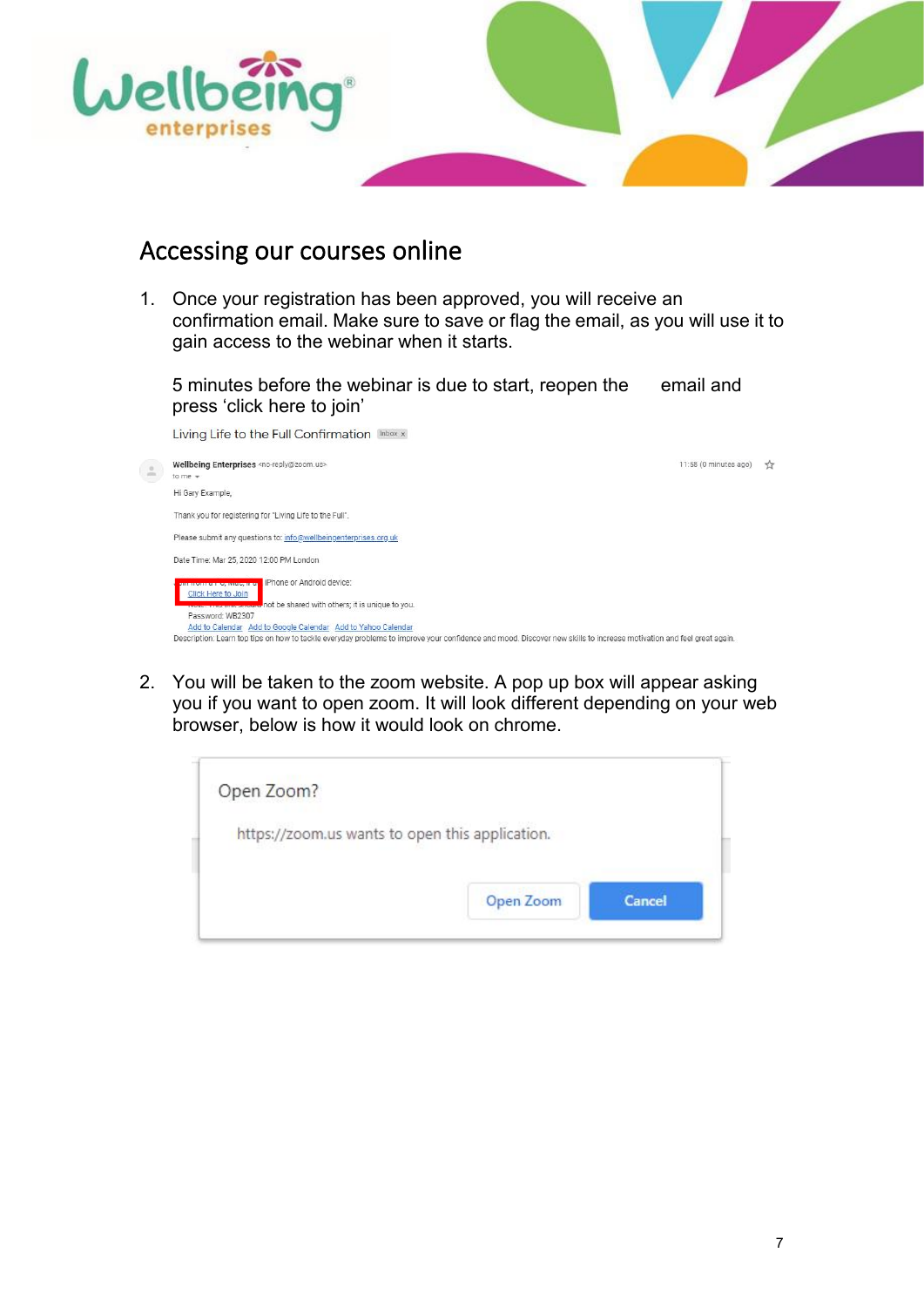

## <span id="page-7-0"></span>Getting the most out of our courses online

### **1. Use of the chat**

At certain times in the session, the host of the webinar may want to have some interaction and feedback from the viewers. You are able to communicate to the host and other viewers through the chat feature. Hovering your mouse over the screen will bring up the control bar. Pressing on chat will allow you to type responses.



You can change who is able to see your messages by changing who the recipient.



'All panelists' will means your message can only be seen by the host, and any other Wellbeing Enterprises staff who are present. Including attendees will allow anybody else watching to see as well.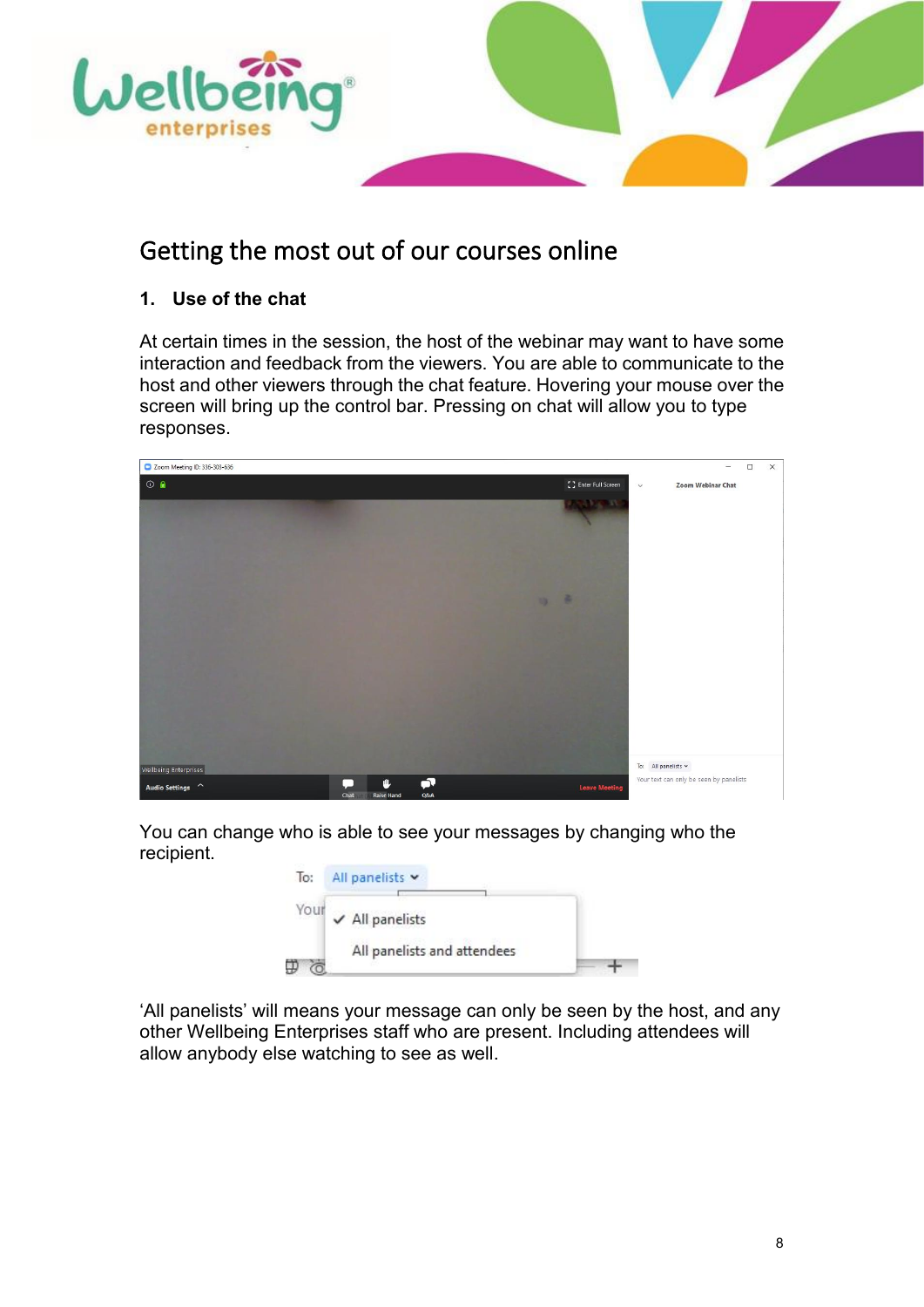

#### **2. Raising your hand**

At various points throughout the webinar, the host may ask for members of the audience to answer questions on various topics. If you feel comfortable, and would like to be given the opportunity to speak to the group over your computers microphone, then you can press the raise hand button.

This will allow the host to see that you are making yourself available to speak, and you may be chosen to contribute to the session.

| Audio Settings | <b>Chat</b> | TII<br><b>Raise Hand</b> | Q&A | <b>Leave Meeting</b>               |
|----------------|-------------|--------------------------|-----|------------------------------------|
| Audio Settings | Chat        | <b>Lower Hand</b>        | Q&A | <b>Leave Meeting</b><br>__________ |

To lower your hand, simply press the button again.

#### **3. Questions and answers**

If at any point throughout the session, you want to ask a question, you can do so by pressing the Q&A button.

| <b>Audio Settings</b><br>$\sim$ |      | щ<br>. .          |                |  |
|---------------------------------|------|-------------------|----------------|--|
|                                 | Chat | <b>Raise Hand</b> | <b>O&amp;A</b> |  |

Pressing the button will bring up a panel displaying all previously asked questions, as well as a section for you to ask your own.

|                                                   |  | X |
|---------------------------------------------------|--|---|
|                                                   |  |   |
|                                                   |  |   |
|                                                   |  |   |
|                                                   |  |   |
| Welcome                                           |  |   |
| Feel free to ask the host and panelists questions |  |   |
|                                                   |  |   |
|                                                   |  |   |
|                                                   |  |   |
|                                                   |  |   |
|                                                   |  |   |
|                                                   |  |   |
|                                                   |  |   |
|                                                   |  |   |
|                                                   |  |   |
| Hello can you answer my example question please?  |  |   |
|                                                   |  |   |
|                                                   |  |   |